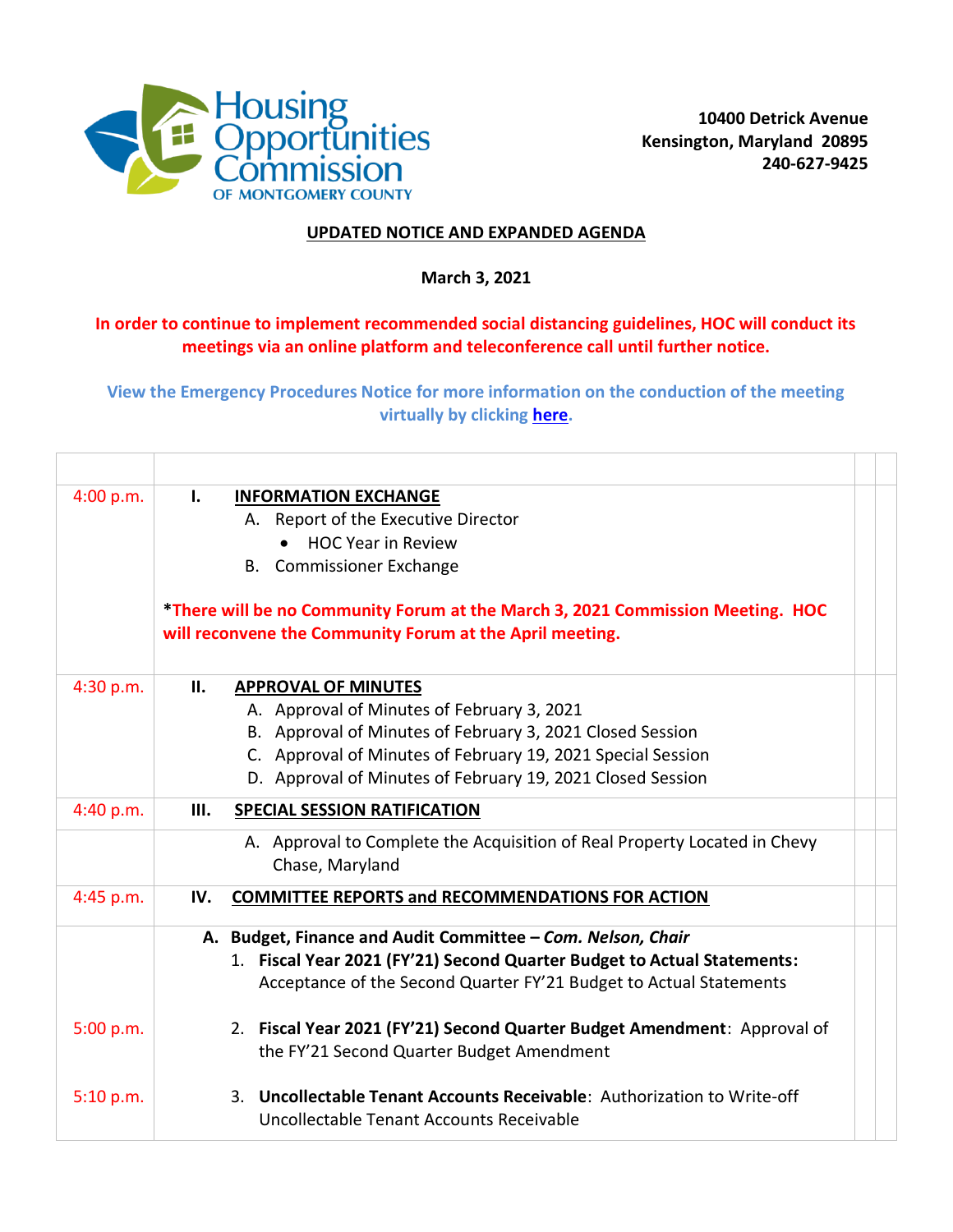| 5:20 p.m.   | 4. Forest Oak Towers - Property Management Contract: Approval to Renew<br>the Property Management Contract at Forest Oak Towers                                                                                                                                                                                                              |
|-------------|----------------------------------------------------------------------------------------------------------------------------------------------------------------------------------------------------------------------------------------------------------------------------------------------------------------------------------------------|
| 5:25 p.m.   | 5. Alexander House, Georgian Court, and Stewartown Homes – Property<br>Management Contract: Approval to Renew the Property Management<br>Contracts at Alexander House, Georgian Court, and Stewartown Homes                                                                                                                                  |
| 5:30 p.m.   | 6. MetroPointe – Property Management Contract: Approval to Renew<br>Property Management Contract at Metropointe                                                                                                                                                                                                                              |
| 5:35 p.m.   | 7. Greenhills Apartments and Westwood Towers Apartments – Property<br><b>Management Contracts: Approval to Renew the Property Management</b><br>Contracts at Greenhills Apartments and Westwood Tower Apartments                                                                                                                             |
| 5:40 p.m.   | 8. Cider Mill Apartments – Property Management Contract: Approval to<br>Renew Property Management Contract at Cider Mill Apartments                                                                                                                                                                                                          |
| 5:45 p.m.   | B. Development and Finance Committee - Com. Simon, Chair<br>1. Jubilee: Approval to Sell up to Three (3) Units from MPDU I (64 MPDU) for<br>the Renovation and Adaptive Reuse for Operation by Jubilee Association of<br>Maryland, and Approval to Prepay the Existing MPDU I Mortgage using<br>Funds from the PNC Bank, N.A. Line of Credit |
| 5:55 p.m.   | 2. Stewartown Homes: Authorization to Select CREA, LLC as Tax Credit<br>Investor and Authorization for the Executive Director to Negotiate and<br><b>Execute an Operating Agreement</b>                                                                                                                                                      |
| 6:00 p.m.   | 3. Stewartown Homes: Amendment of the Financing Plan and Bond<br>Authorizing Resolution for Stewartown Homes                                                                                                                                                                                                                                 |
| $6:15$ p.m. | <b>CLOSING STATEMENT</b>                                                                                                                                                                                                                                                                                                                     |
| 6:20 p.m.   | <b>ADJOURN</b>                                                                                                                                                                                                                                                                                                                               |
|             |                                                                                                                                                                                                                                                                                                                                              |
| 6:25 p.m.   | <b>DEVELOPMENT CORPORATION MEETINGS</b>                                                                                                                                                                                                                                                                                                      |
| $6:27$ p.m. | <b>Alexander House Development Corporation</b><br>Approval to Renew the Property Management Contract for Alexander House<br>$\bullet$<br><b>Development Corporation</b>                                                                                                                                                                      |
| 6:27 p.m.   | <b>ADJOURN</b>                                                                                                                                                                                                                                                                                                                               |
| $6:28$ p.m. | <b>Brookside Glen Development Corporation</b><br>Approval to Renew the Property Management Contract for Brookside Glen<br>$\bullet$<br><b>Development Corporation</b>                                                                                                                                                                        |
| 6:28 p.m.   | <b>Adjourn</b>                                                                                                                                                                                                                                                                                                                               |